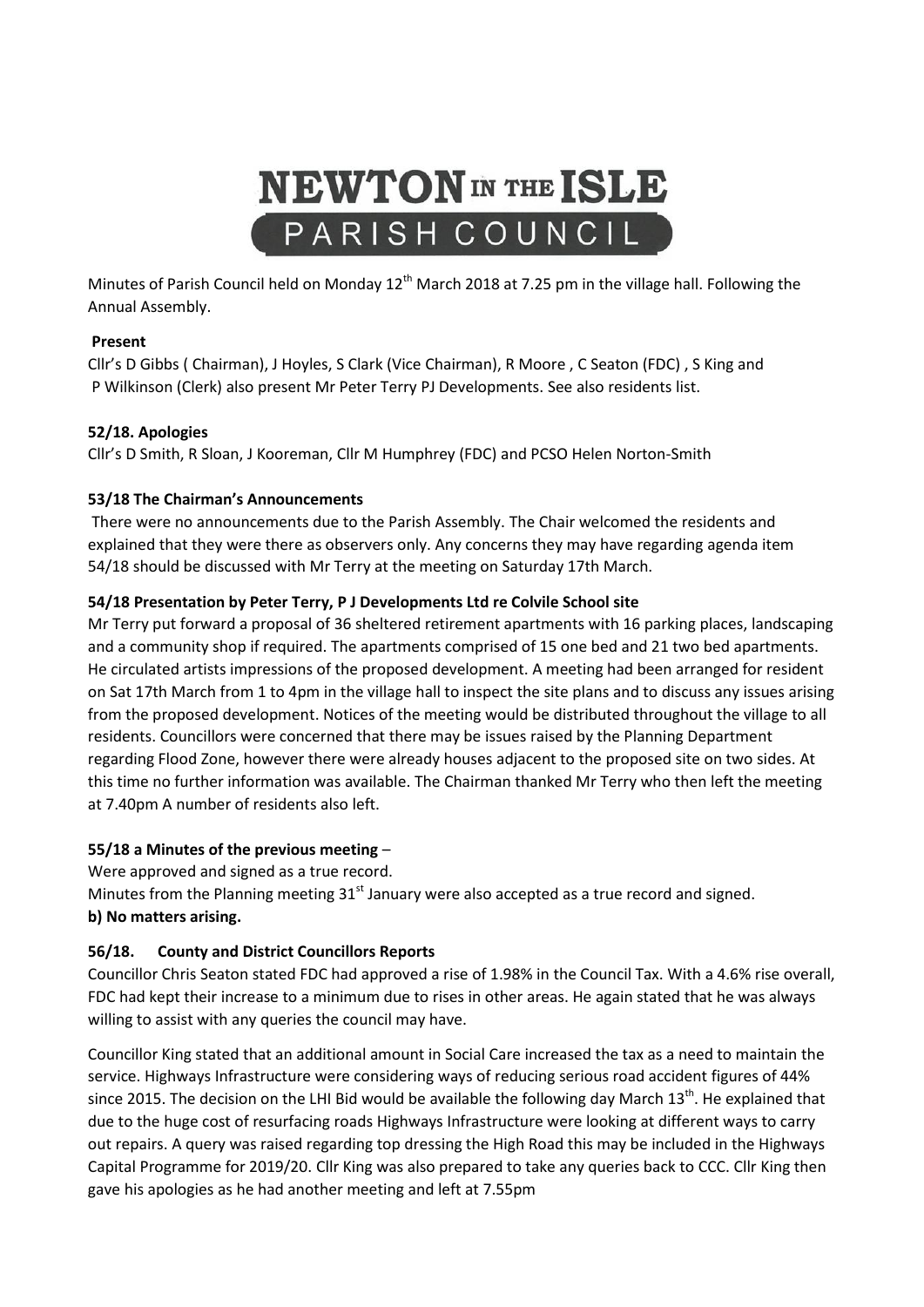## **57/18 Police Reports**

These were previously circulated to the Cllrs, January report - two burglaries February report - Theft from motor vehicle and criminal damage.

The Chair was concerned that these reports were not very explicit and other crimes that had taken place were not included in the reports

The clerk had invited PCSO Helen Norton Smith who has sent her apologies as she was working. The clerk had arranged to send on dates of the years meetings.

Cllr Clark stated the PCSO had visited Kinderley School to talk to the children about Road Awareness and Anti-Social Behaviour.

# **5818 Reports for information previously circulated**

## **a) Highways/ LHI Bid**.

The total cost of the LHI Bid for 2017/18 for the footway from Newton Hall to Common Cottages cost more than was expected, total Parish Council cost of £1500. This was previously thought to cost £1300. The LHI Bid for 2018/19 should be decided on March  $13^{\text{th}}$ .

Potholes continued to be monitored and reported. Fly tipping still causing concerns with a further number of tyres deposited and other refuse discarded in Mill Lane.

## **b) Village Hall**

Sunday lunches had raised £1250 resulting in committee being nominated for Pride of Fenland Award. The number of watercolour classes had been reduced. It was hoped to run another course later. The boiler had now been repaired taking 32 days.

#### **c) Rights of Way**

Report stated serious issues of dog fouling both in the playing field and on a number of pathway through the village. FDC were to commence a new campaign on dog fouling.

# **d) Correspondence/ Lighting/Finance**

A number of emails forwarded to Cllr's (see correspondence report).

Street lighting- Update on tender document for future street lighting repairs and maintenance. R&M and energy costs with proposed service details shared with Parishes by 27 April, with Parish Councils response by 18th May 2018, Agenda item May for discussion.

# **e) Planning Sub-Committee**

F/YR18/0026/0 – Erection of dwelling (Outline applications with all matters reserves) land East of 15a Goodens Lane. Newton in the Isle'

F/YR18/0039/F- Erection of 3x2 storey dwellings comprising of 2x2-beds and 1x3 bed and change of use of land a vegetable garden Plot 1 at Land East of Chartwell House School Goodens Lane Newton in the Isle.

F/YR18/0085/O - Erection of up to 4 x dwellings involving the formation of 3 x accesses (Outline application with matters committed in respect of access) Land North of Tewinbury House Mill Lane Newton-In-The-Isle Cambridgeshire

Ref; F/YR17/1196/0. An application for the erection of up to 3 x dwellings involving the formation of a new access (Outline with matters committed in respect of access) at Land East of Fra Jen Fitton End Road Newton-In-The-Isle Cambridgeshire.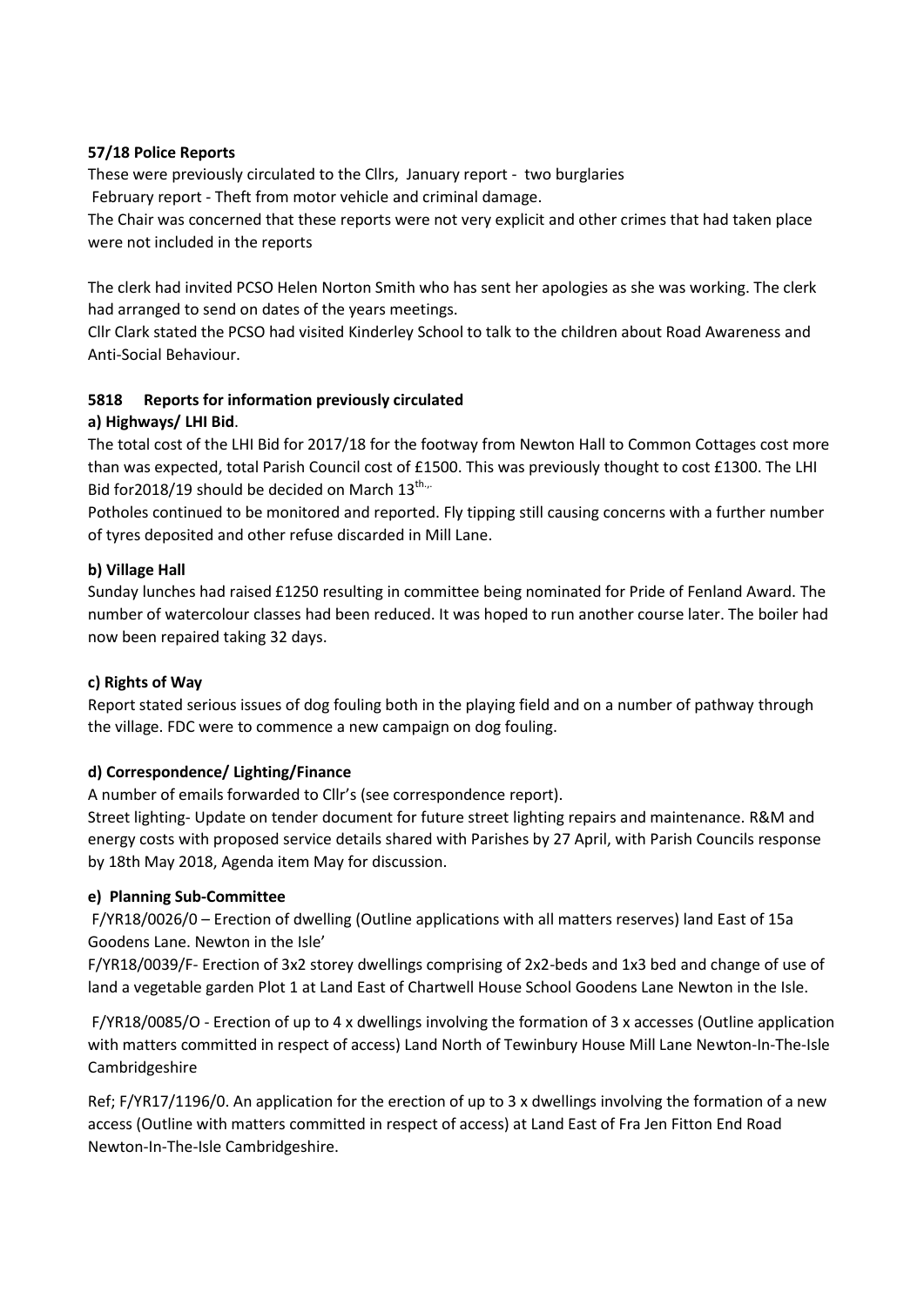# **59/18 Finance**

## **a) Approval of payments/ account status**

Two invoices received- Cambs County Council £1500 for LHI Bid 2017/18 – cheque number 100590 Village Hall rent of £30 including £20 for Council meeting and £10 for planning meeting. - Cheque number 100591 Councillors approved both payments

Rospa Playsafe quote received for annual playground checks £66.50 plus vat any additional items £3.50 each. Cllrs agreed. this would be carried out in April or May.

*i. Resolved to approve payment of two invoices, cheque no 100590 for £1500 to Cambridgeshire County Council for LHI Bid*, and *cheque no 100591 to Village Hall for £30 All Cllrs approved payment*

Community Account following payment of two cheques account stands at £7959.87 Reserve account £5196.81 including £2.59 interest, £3500 earmarked for lighting, leaving £1696.81 unallocated.

## **b) Budget 2018**

Copies of the present year's budget and a draft of the budget for 2018/19 were circulated. Expected £7959.87 carry forward to 2018/19

**c) Reserve Account** -Stands at £1696.81 plus the earmarked £3500.By transferring £4303.19 from the Community account into the Reserves account to comply with the Reserve Statement. The account would then stand at £9500. Including the earmarked £3500 for street lighting upgrades. Leaving an expected carry forward in the Community Account of £3656.68.

*ii. Resolved to approve a transfer of £4303.19 into the Reserve Account from the Community Account to achieve the Reserve Statement of £6000.00 leaving an expected carry forward in the Community Account of £3656.68 for the 2018/19 budget. All Councillors approved the transfer*

# **60/18 Items for Decision**

# **a Ribbon of Poppies**

Chairman stated that to mark the centenary of the First World War the council had been invited to participate in the commemoration by planting poppies in an area of the Playing field. It was suggested that the children from school would be asked to participate in the planting. The ground would need preparing. A planter could be installed around the village sign and further poppies planted, and a bulk order of poppy seeds would be purchased. It was agreed, a total budget of £100.

*iii. Resolved to approve a budget of £100 towards the planting of poppies in commemoration of the First World War. All councillors approved the scheme.*

#### **b Allotment Vacancies**

Cllr Sloan was absent from the meeting; Draft copies of the new agreement were circulated to Cllrs ready to discuss as an agenda item at the May meeting. Clerk to email copies to absent Cllrs.

#### **c. Playing Field Inspections**

Cllr Moore completed inspection, Small amount of graffiti in shelter. Small branches due to bad weather. needed removing from field. Cllr Gibbs to contact the Community Payback Team to remove debris.